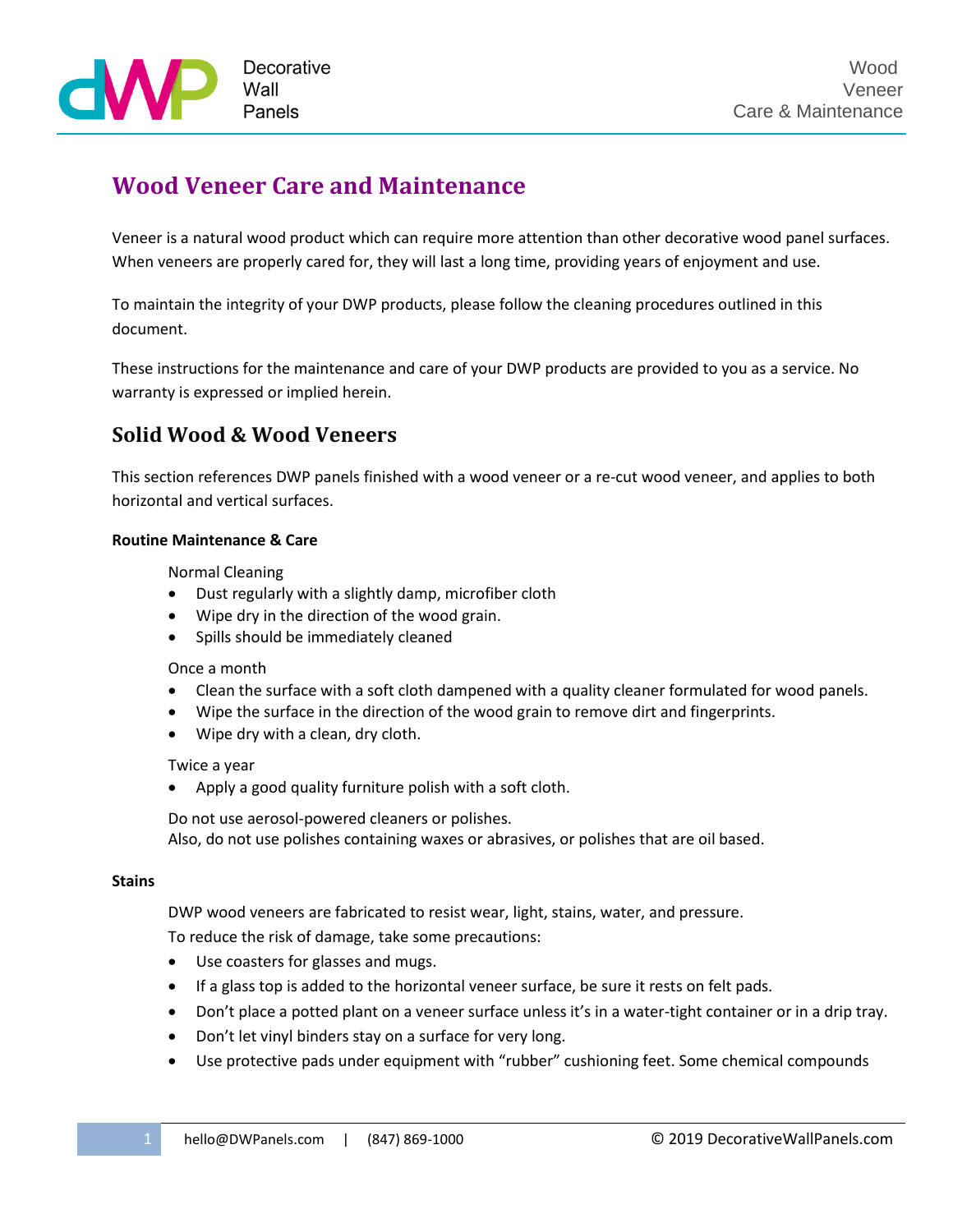used in the feet on office equipment, such as printers and monitor stands, may leave permanent stains or marks.

#### **Minor Repair of Water Rings, Stains, & Scratches**

- Rub the surface lightly in the direction of the wood grain using No. 000 steel wool.
- Apply a scratch-removing polish with a color and value that simulate the veneer.

If the scratches are deep, consult a professional furniture refinisher.

#### **Other Damage**

Wood is susceptible to bruising and scratching from heavy office equipment, so we encourage a protective surface is placed underneath.

Objects should be lifted instead of dragged across a surface. Protective pads should be used under items with a rough bottom, like pottery.

Denting, caused by extreme pen pressure when writing, can also damage veneer.

Use desk pads or some other protection where a lot of paperwork is done.

Sunlight can damage veneer as well, so veneer surfaces should not be in direct sunlight. To help a surface age evenly, users can periodically move items on their desks so that the entire surface is exposed to an even amount of light over time.

In addition to light, extremely high or low humidity is a damaging environmental factor.

DWPanels suggests maintaining a relative humidity between 35-65 percent.

## **Oiled Wood & Veneer**

#### **Routine Care**

- For normal cleaning, dust furniture daily with a slightly damp, soft, lint-free cloth.
- Wipe dry with a dry, soft cloth in direction of the wood grain.
- To maintain the oiled veneer, very lightly brush wood areas with a fine Scotchbrite pad moving in the direction of the grain to open the pores of the wood and remove fingerprints and dirt.

Never use wax-based products (i.e. Pledge or Endust), aerosol-powered cleaners, polishes, waxes, abrasive cleaners, or oily polishes.

#### **Oiled Finish Maintenance**

Only apply oil when the product surface is dry